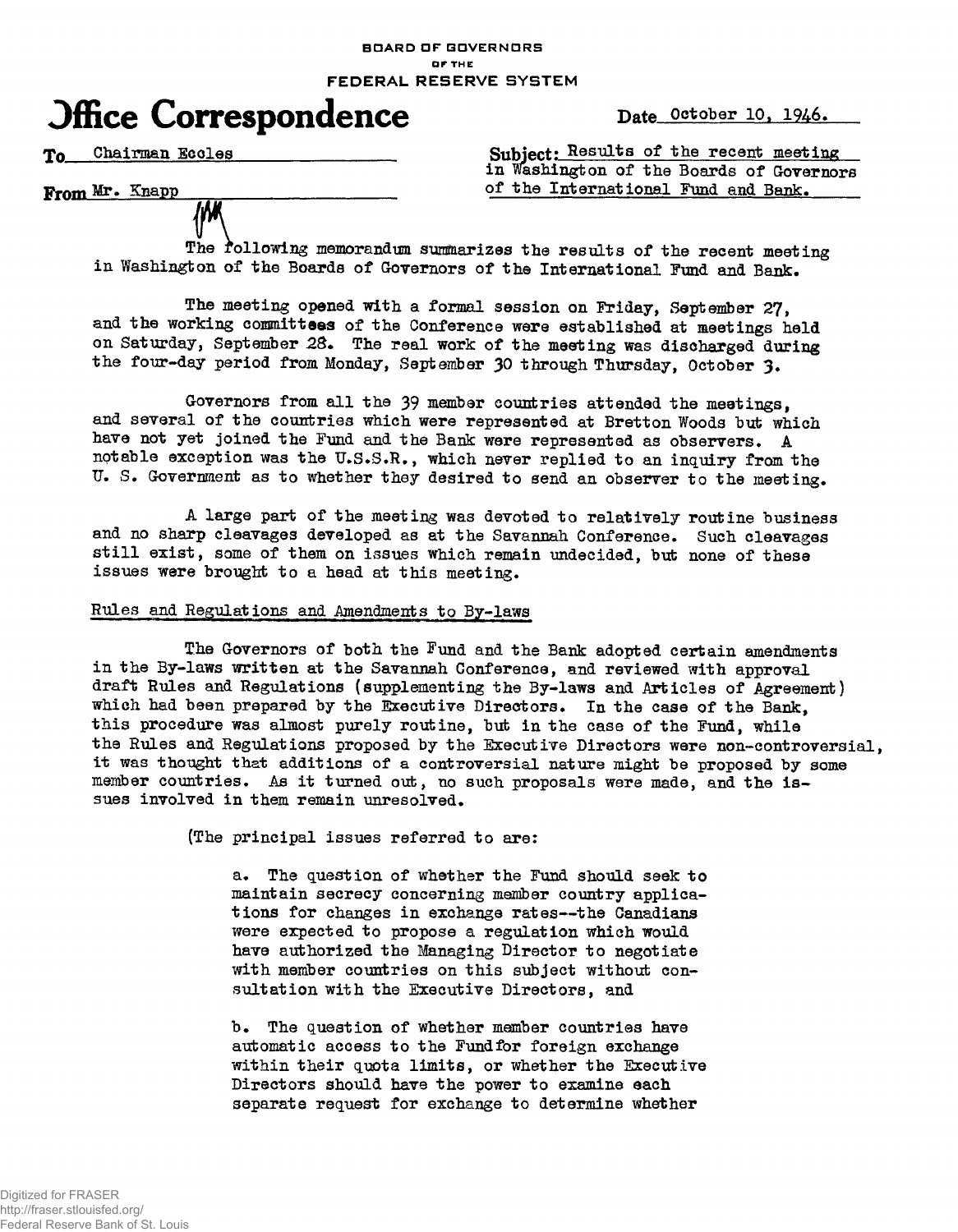it is fully consonant with the provisions of the Fund agreement—the Rules and Regulations as drafted by the Executive Directors duck this issue by providing for a two-day delay between the Fund's receipt of requests for exchange and its action thereon, and no member country proposed to clarify the point further at this time.)

## Admission of Hew Members

The Boards of Governors of the  $\frac{Fund}{}$  and the  $Bank$  approved recommendations from their Executive Directors for the admission of Italy, Turkey, Syria, and Lebanon, with quotas in the Fund (and subscriptions in the Bank) of 180, 43, 6-1/2 and 4-1/2 million dollars, respectivsly. (The figure of ISO million dollars for Italy may be compared with 275 million for the Netherlands, 225 million for Belgium, and 125 million for Czechoslovakia and Poland.) No difficulty was encountered in the admission of these countries except that the Governor for Yugoslavia challenged the Italian application at every opportunity both in the Fund and in the Bank meetings. However, his motion to give further consideration to the question failed to find a seconder, and in the ballot on Italy's admission which was conducted at the Yugoslav Governor's request he cast the only negative vote. Ethiopia and certain other unidentified countries abstained from voting.

Under the terms of a resolution passed at the Savannah Conference, these four new members (after they have completed certain formalities of ratification) would appear to have the right, together with Denmark which was admitted to membership too late to participate in the original election of Executive Directors, to elect a thirteenth Executive Director in the Fund and in the Bank. As a result of the distribution of votes among these countries, however, it became apparent that Italy would have a very good chance of electing its candidate (this result could only be averted by a solid coalition of the other four countries). Several member countries (notably the United Kingdom and some of the European countries) became very disturbed at this prospect, and various devices were discussed behind the scenes at the Conference to avoid having an Italian Director. Only one device received specific consideration in the meetings, namely an application by Denmark to be allowed to cast its vote retroactively for one of the existing Directors. If such a procedure were permitted, the remaining new members would not have sufficient votes to call for an election, and the election would be deferred until such time as other countries capable of rivaling Italy (e.g. Switzerland or Australia) became members. It was generally recognized, however, that the Danish request could be granted only by a strained interpretation of the Articles of Agreement of the Fund and Bank and of the Savannah resolution, and by common agreement, the Governors disposed of this problem for the time being by referring it to the Executive Directors for study.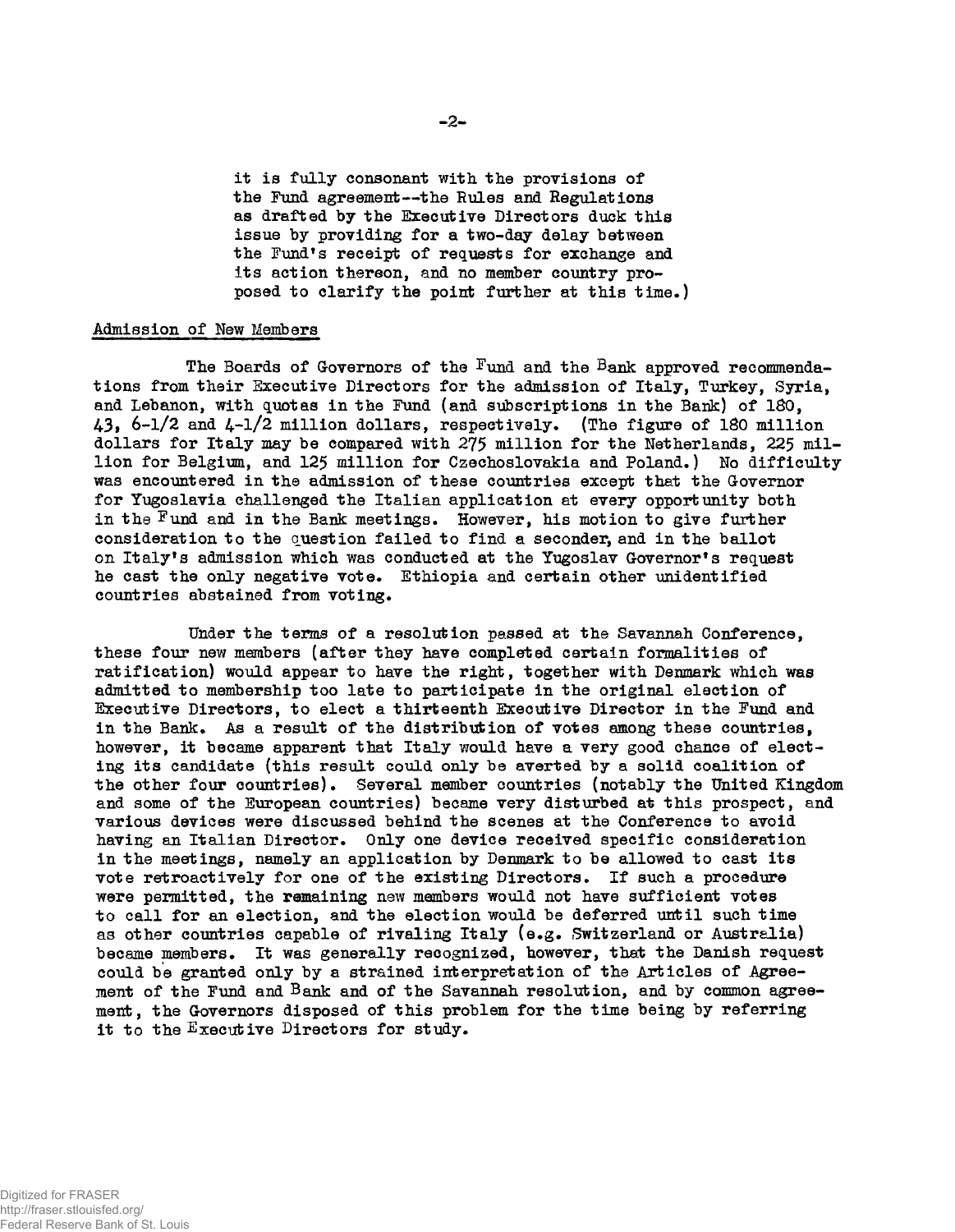## Revision of Quotas

Paraguay, which admittedly had been hardly treated at Bretton Woods, received a 75 per cent increase in its Fund quota and Bank subscription upon the recommendation of the Executive Directors. (The Fund quota was raised from 2 to 3.5 million dollars and the Bank quota from  $0.8$  to  $1.4$  million dol $lars.$ )

A much more troublesome situation was created by a French request for increasing its quota in the Fund and subscription to the Bank from 450 to 675 million dollars. Since the granting of this request would have raised France above the level of China, the Chinese also felt bound to request an increase in their quota, and the Indians announced that they would be forced to do the same in order to maintain their position slightly below the French.

After some hard bargaining, the Executive Directors of the Fund to whom these requests were addressed in the first instance, decided to recommend an increase from  $450$  to  $525$  million dollars in the case of France, leaving the others unchanged. Since this did not disturb the relative position of the great powers (the Chinese quota in the Fund is 550 million dollars), the Chinese agreed to withdraw their request and the Indians were likewise prevailed upon to postpone their request. This decision was ratified by the Board of Governors of the Fund, and the Board of Governors of the Bank took corresponding action. France has therefore gained 75 million dollars both in its quota in the Fund and in its subscription to the Bank.

#### Other Business

The Board of Governors of the Fund adopted a Mexican resolution calling upon the Fund to undertake a study of the silver problem preparatory to the calling of an international conference on this subject by interested countries.

The Board of Governors of the Bank adopted proposals by the Executive Directors for establishing the Advisory Council provided for in the Bank's Articles of Agreement. Pursuant to these proposals, the Executive Directors of the Bank, collaborating in some instances with other specialized agencies of the United Nations, will nominate candidates for each of the positions on the Advisory Council, and the final selection of the Council will be made by the Board of Governors of the Bank at their next annual meeting. You will recall that the Council is supposed to consist of private individuals drawn from various economic groups; it is provided that nominations for the banker on the Council will be made by the Executive Directors of the Bank in consultation with the International Monetary Fund.

The Board of Governors of the Bank approved the employment of an outside accounting firm (Price, Waterhouse and Company) to audit the books of the Bank. However, the Board of Governors of the Fund, feeling that such